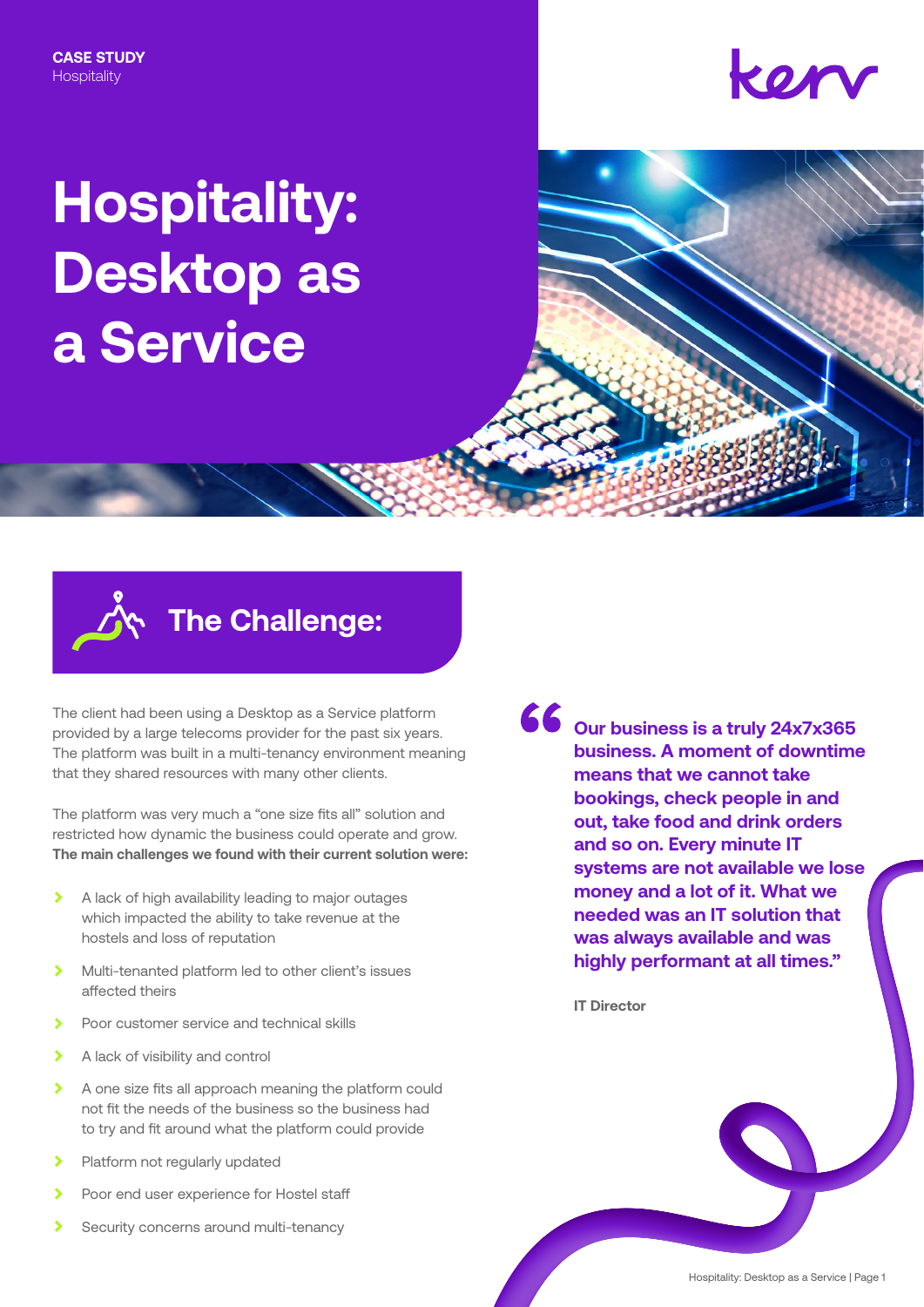### **The Facts:**

#### **Global Hostel Chain –**

Pioneers of affordable luxury, It has been hailed as the fastest growing hostel brand. They already have a large footprint of hostels across Europe and are expanding their hostel chain into the United States.

- **✓ 100% Uptime**
- **✓ High levels of Support**
- **✓ Flexibility**
- **✓ Economies of Scale**

### **The Solution:**

**When we first engaged we took the time to fully understand their requirements. The detailed requirements list we created with them gave us 62 unique requirements of the platform.**

It was clear that the staff worked in different ways. Some only used email, Office and files, others used line of business applications heavily, whilst others travelled a lot and required offline working. They all wanted to be able to choose how they worked and to be able to work on any device, at any time and with any Internet connection including no Internet at all. What we did is what we always do, which is to start with a blank piece of paper and design a solution from the ground up so that we can meet all the requirements as well as build in flexibility to enable the solution to evolve and adapt as the client does.

Kerv Transform provided a private, highly available platform which was tailored to meet their current and future requirements. The platform allows users to work in a variety of different ways and allows them to have control of their virtual IT workspace. Users can work from anywhere in the world seamlessly as well as being able to work offline when travelling, knowing that their files and systems are secure and synchronised back to the Head Office. System uptime is designed to operate

at 100% ensuring they can always service their clients and allowing the business to maximise revenues.

**We also needed a platform which could be flexible and dynamic as we grow and evolve as a business. We looked at many different businesses and only one could meet all of our requirements and that is where our journey with Kerv Transform began"**

**IT Director**